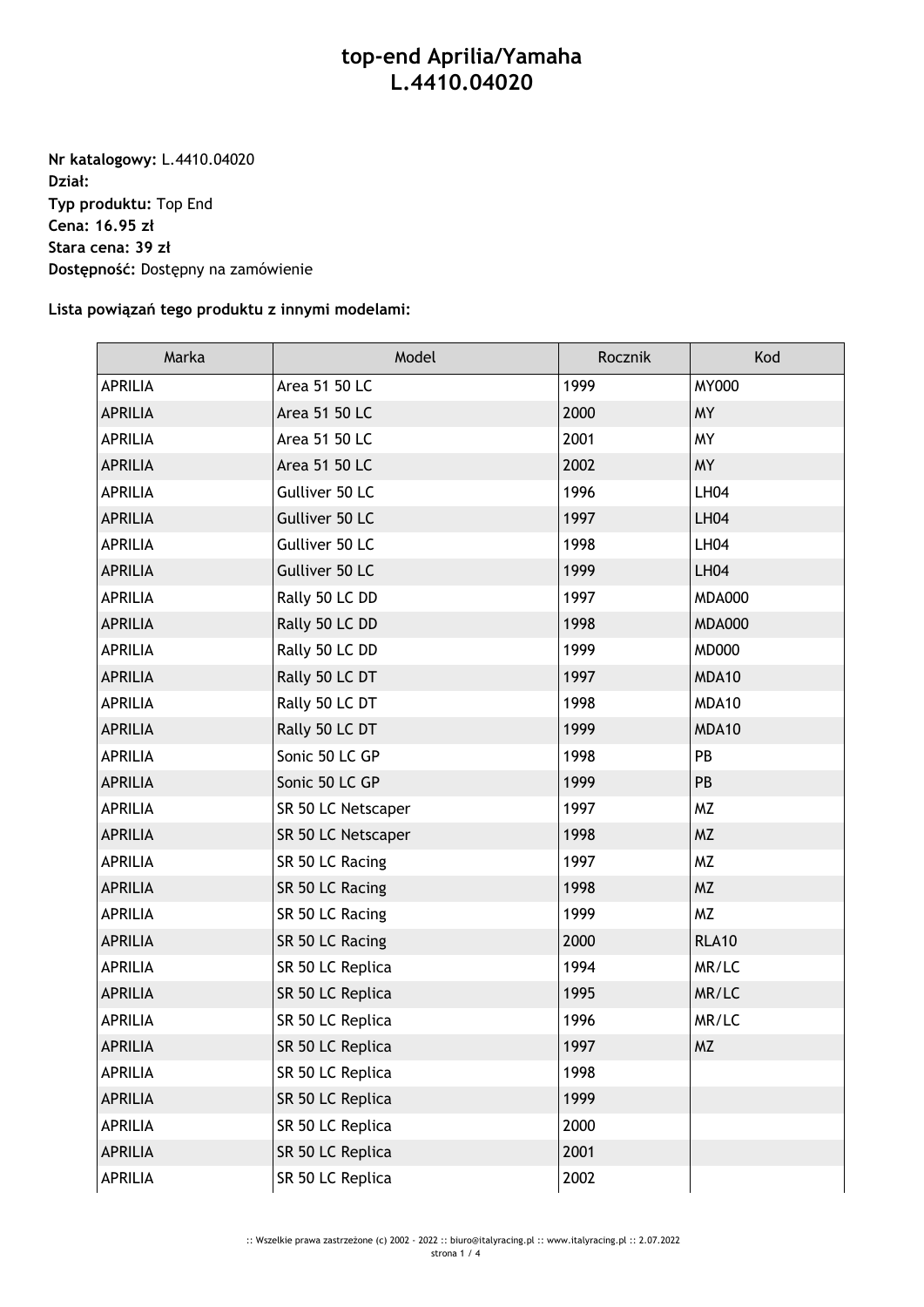| <b>APRILIA</b> | SR 50 LC Replica    | 2003 |               |
|----------------|---------------------|------|---------------|
| <b>APRILIA</b> | SR 50 LC Replica    | 2004 |               |
| <b>APRILIA</b> | SR 50 LC Stealth    | 1997 |               |
| <b>APRILIA</b> | SR 50 LC Stealth    | 1998 |               |
| <b>APRILIA</b> | SR 50 LC Stealth    | 1999 |               |
| <b>BENELLI</b> | 491 50 LC Racing    | 1998 | <b>BA01</b>   |
| <b>BENELLI</b> | 491 50 LC Racing    | 1999 | <b>BA01</b>   |
| <b>BENELLI</b> | 491 50 LC Racing    | 2000 | <b>BA01</b>   |
| <b>BENELLI</b> | 491 50 LC Racing    | 2001 | <b>BA01</b>   |
| <b>BENELLI</b> | 491 50 LC Replica   | 2002 | <b>BA01</b>   |
| <b>BENELLI</b> | 491 50 LC Replica   | 2003 | <b>BA01</b>   |
| <b>BENELLI</b> | 491 50 LC Replica   | 2004 |               |
| <b>BENELLI</b> | 491 50 LC Sport     | 1998 | <b>BA01</b>   |
| <b>BENELLI</b> | 491 50 LC Sport     | 1999 | <b>BA01</b>   |
| <b>BENELLI</b> | 491 50 LC Sport     | 2000 | <b>BA01</b>   |
| <b>BENELLI</b> | 491 50 LC Sport     | 2001 | <b>BA01</b>   |
| <b>BENELLI</b> | 491 50 LC Superbike | 1999 | <b>BA01</b>   |
| <b>BENELLI</b> | 491 50 LC Superbike | 2000 | <b>BA01</b>   |
| <b>BENELLI</b> | 491 50 LC Superbike | 2001 | <b>BA01</b>   |
| <b>BENELLI</b> | 491 50 RR LC        | 2000 | <b>BA01</b>   |
| <b>BENELLI</b> | 491 50 RR LC        | 2001 | <b>BA01</b>   |
| <b>BENELLI</b> | 491 50 RR LC        | 2002 |               |
| <b>BENELLI</b> | 491 50 SP LC        | 2000 |               |
| <b>BENELLI</b> | 491 50 SP LC        | 2001 |               |
| <b>BENELLI</b> | K2 50 LC            | 1998 | <b>BA01</b>   |
| <b>BENELLI</b> | K2 50 LC            | 1999 | <b>BA01</b>   |
| <b>BENELLI</b> | K2 50 LC            | 2000 |               |
| <b>BENELLI</b> | K2 50 LC            | 2001 |               |
| <b>BETA</b>    | <b>Ark 50 LC</b>    | 1996 |               |
| <b>BETA</b>    | <b>Ark 50 LC</b>    | 1997 | <b>BS4C00</b> |
| <b>BETA</b>    | Ark 50 LC           | 1998 |               |
| <b>BETA</b>    | <b>Ark 50 LC</b>    | 1999 |               |
| <b>BETA</b>    | <b>Ark 50 LC</b>    | 2002 | <b>BS4C00</b> |
| <b>BETA</b>    | <b>Ark 50 LC</b>    | 2003 | <b>BS4C00</b> |
| <b>BETA</b>    | Eikon 50            | 1999 | <b>BS</b>     |
| <b>BETA</b>    | Eikon 50            | 2000 | <b>BS</b>     |
| <b>BETA</b>    | Eikon 50            | 2001 | BS5           |
| <b>BETA</b>    | Eikon 50            | 2002 | BS5           |
| <b>BETA</b>    | Eikon 50            | 2003 | BS5           |
| <b>BETA</b>    | Eikon 50            | 2004 |               |
| <b>BETA</b>    | Eikon 50            | 2005 |               |
| <b>BETA</b>    | Eikon 50            | 2006 |               |
| <b>ITALJET</b> | Dragster 50         | 1998 | <b>DRG</b>    |
| <b>ITALJET</b> | Dragster 50         | 1999 | <b>DRG</b>    |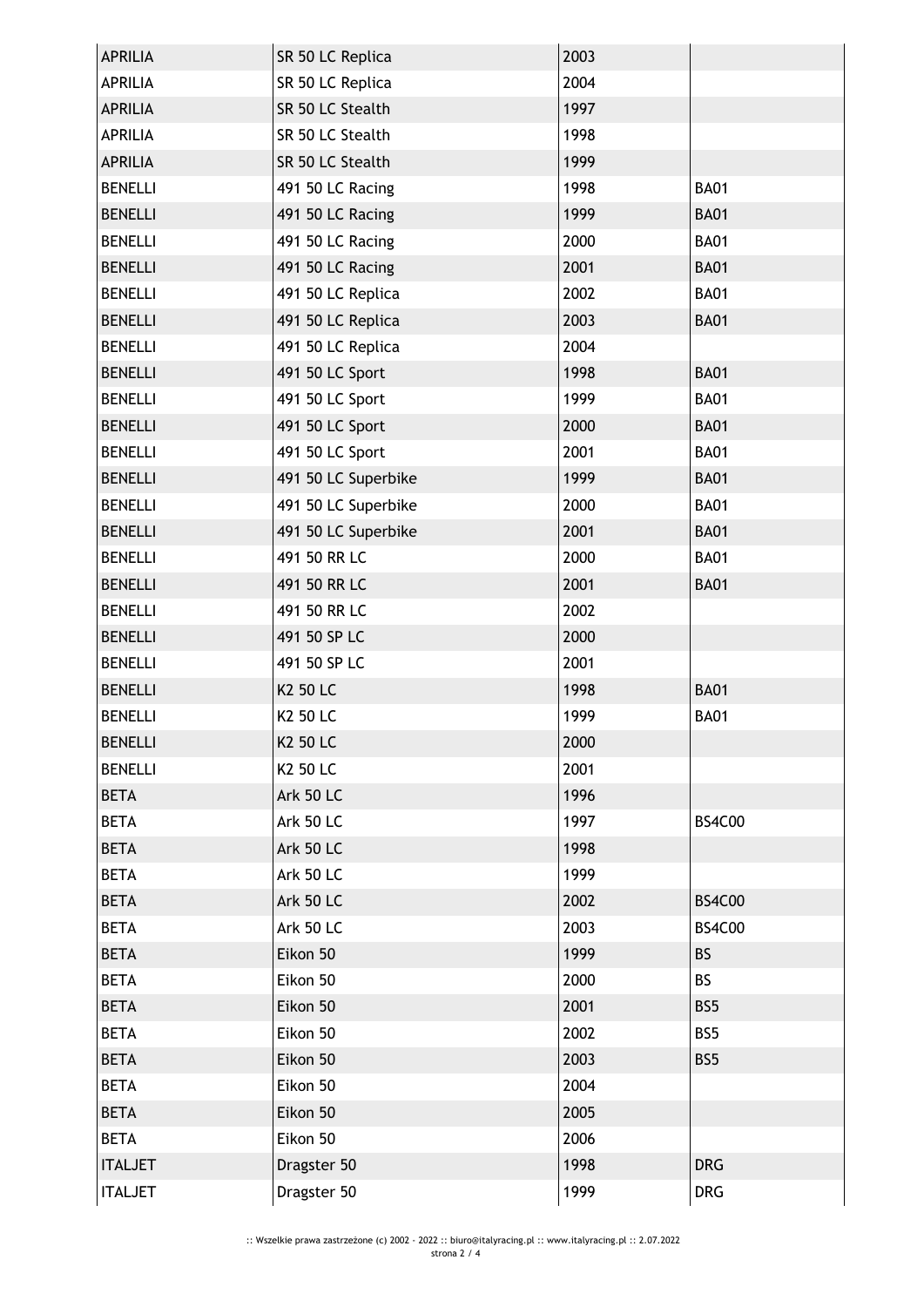| <b>ITALJET</b>  | Dragster 50               | 2000 | <b>DRG</b>   |
|-----------------|---------------------------|------|--------------|
| <b>ITALJET</b>  | Dragster 50               | 2001 | <b>DRG</b>   |
| <b>ITALJET</b>  | Dragster 50               | 2002 | <b>DRG</b>   |
| <b>ITALJET</b>  | Dragster 50               | 2003 | <b>DRG</b>   |
| <b>KTM</b>      | <b>Ark 50 LC</b>          | 1998 |              |
| <b>KTM</b>      | <b>Ark 50 LC</b>          | 1999 |              |
| <b>KTM</b>      | <b>Ark 50 LC K</b>        | 1999 |              |
| <b>MALAGUTI</b> | F12 50 LC                 | 1996 | <b>ZJM41</b> |
| <b>MALAGUTI</b> | F12 50 LC                 | 1997 | <b>ZJM41</b> |
| <b>MALAGUTI</b> | F12 50 LC                 | 1998 | <b>ZJM41</b> |
| <b>MALAGUTI</b> | F12 50 LC                 | 1999 | ZJM4700      |
| <b>MALAGUTI</b> | F12 50 LC                 | 2003 |              |
| <b>MALAGUTI</b> | F12 50 LC                 | 2004 | ZJM62        |
| <b>MALAGUTI</b> | F12 50 LC                 | 2005 | ZJM62        |
| <b>MALAGUTI</b> | F12 50 LC                 | 2006 | ZJM62        |
| <b>MALAGUTI</b> | F12 50 LC DD              | 2000 | ZJM4700      |
| <b>MALAGUTI</b> | F12 50 LC DD              | 2001 | ZJM4700      |
| <b>MALAGUTI</b> | F12 50 LC DD              | 2002 | ZJM4700      |
| <b>MALAGUTI</b> | F12 50 LC Digit           | 2003 |              |
| <b>MALAGUTI</b> | F12 50 LC R DD Phantom    | 2007 | ZJM8201      |
| <b>MALAGUTI</b> | F12 50 LC R DD Phantom    | 2008 | ZJM8201      |
| <b>MALAGUTI</b> | F12 50 LC R DD Phantom    | 2009 | ZJM8201      |
| <b>MALAGUTI</b> | F15 50 LC Firefox         | 1996 |              |
| <b>MALAGUTI</b> | F15 50 LC Firefox         | 1997 | ZJM44        |
| <b>MALAGUTI</b> | F15 50 LC Firefox         | 1998 | ZJM44        |
| <b>MALAGUTI</b> | F15 50 LC Firefox         | 1999 | ZJM44        |
| <b>MALAGUTI</b> | F15 50 LC Firefox         | 2000 | ZJM44        |
| <b>MALAGUTI</b> | F15 50 LC Firefox         | 2001 | ZJM44        |
| <b>MALAGUTI</b> | F15 50 LC Firefox         | 2002 | ZJM44        |
| <b>MALAGUTI</b> | F15 50 LC Firefox         | 2003 | ZJM44        |
| <b>MALAGUTI</b> | F15 50 LC Firefox         | 2004 | ZJM440       |
| <b>MALAGUTI</b> | F15 50 LC Firefox         | 2005 | ZJM440       |
| <b>MALAGUTI</b> | F15 50 LC Firefox         | 2006 | ZJM440       |
| <b>MBK</b>      | YQ 50 F1 Nitro Assistance | 1999 | VG55BR       |
| <b>MBK</b>      | YQ 50 F1 Nitro Assistance | 2000 | VG55BR       |
| <b>MBK</b>      | YQ 50 F1 Nitro Assistance | 2001 | VG55BR       |
| <b>MBK</b>      | YQ 50 L Nitro Jaguar      | 2001 | VG5SA14      |
| <b>MBK</b>      | YQ 50 L Nitro Jaguar      | 2002 | 5PEA         |
| <b>MBK</b>      | YQ 50 L Nitro Jaguar      | 2003 | VG5SA14      |
| <b>MBK</b>      | YQ 50 L Nitro Jaguar      | 2004 | 5SB9         |
| <b>MBK</b>      | YQ 50 L Nitro Jaguar      | 2005 | 5SB9         |
| <b>MBK</b>      | YQ 50 Naked               | 2005 | 4B01         |
| <b>MBK</b>      | YQ 50 Naked               | 2006 | 4B02         |
| <b>MBK</b>      | YQ 50 Nitro               | 1997 | VG55BR       |